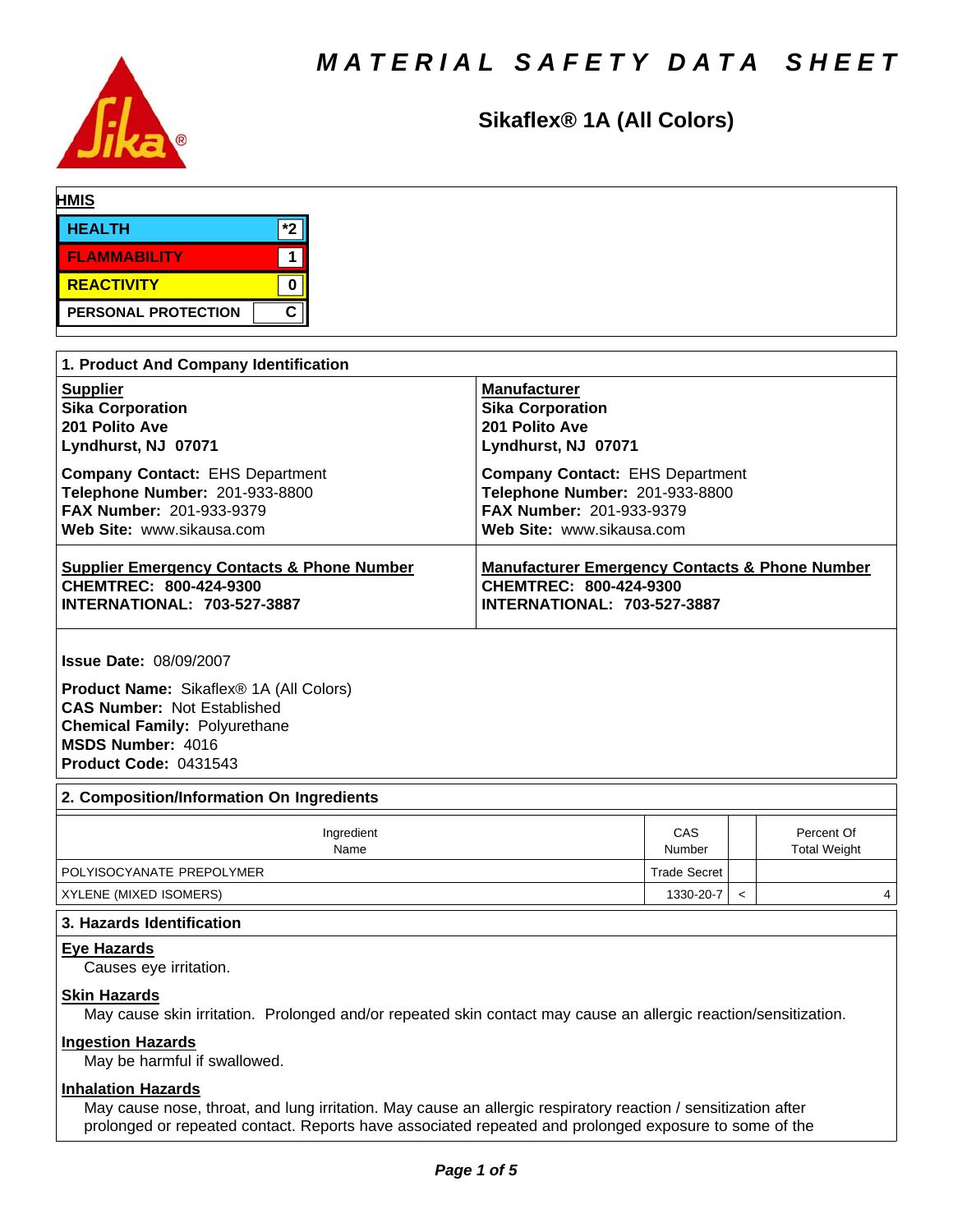# **Sikaflex® 1A (All Colors)**

## **3. Hazards Identification - Continued**

### **Inhalation Hazards - Continued**

chemicals in this product with permanent brain, liver, kidney, and Central Nervous System damage. Headaches and dizziness may result.

#### **4.First AidMeasures**

#### **Eye**

In case of contact, hold eyelids apart and immediately flush eyes with plenty of tepid water for at least 15 minutes. Get medical attention immediately if irritation develops and persists.

#### **Skin**

In case of contact, immediately flush skin with soap and plenty of tepid water for at least 15 minutes. Get medical attention immediately if irritation (redness, rash, blistering) develops and persists.

#### **Ingestion**

If victim is fully conscious do not induce vomiting, give one or two cups of water or milk to drink. Call a physician or a poison control center immediately.

#### **Inhalation**

Remove to fresh air. If not breathing, give artificial respiration, seek medical attention.

#### **5. Fire Fighting Measures**

**Flash Point:** N/A°F **Flash Point Method: Solid per ASTM D4359 Autoignition Point:** N/AV°F **Lower Explosive Limit:** N/AV **Upper Explosive Limit:** N/AV

#### **Fire And Explosion Hazards**

During a fire, irritating and/or toxic gases and aerosols from the decomposition/combustion products may be present.

# **Extinguishing Media**

In case of fire, use water spray (fog) foam, dry chemical, or CO2.

#### **Fire Fighting Instructions**

In the event of a fire, firefighters should wear full protective clothing and NIOSH-approved self-contained breathing apparatus with a full facepiece operated in the pressure demand or other positive pressure mode.

#### **6. Accidental Release Measures**

Avoid release to the environment. Use appropriate Personal Protective Equipment (PPE). Contain spill and collect with absorbent material and transfer into suitable containers. Do not flush to sewer or allow to enter waterways. Ventilate enclosed area.

#### **7. Handling And Storage**

#### **Handling And Storage Precautions**

Keep out of reach of children. Store in a cool, dry, well ventilated area. Keep containers tightly closed.

#### **Handling Precautions**

Do not smoke. Use only in well ventilated areas. Condition to 65-85F before using. Use only with ventilation sufficient to reduce potential exposures (air borne levels of dust, fumes, vapors, etc.) to below recommended exposure limits.

#### **Storage Precautions**

Do not store near excessive heat. Store in tightly closed containers and protect from moisture and foreign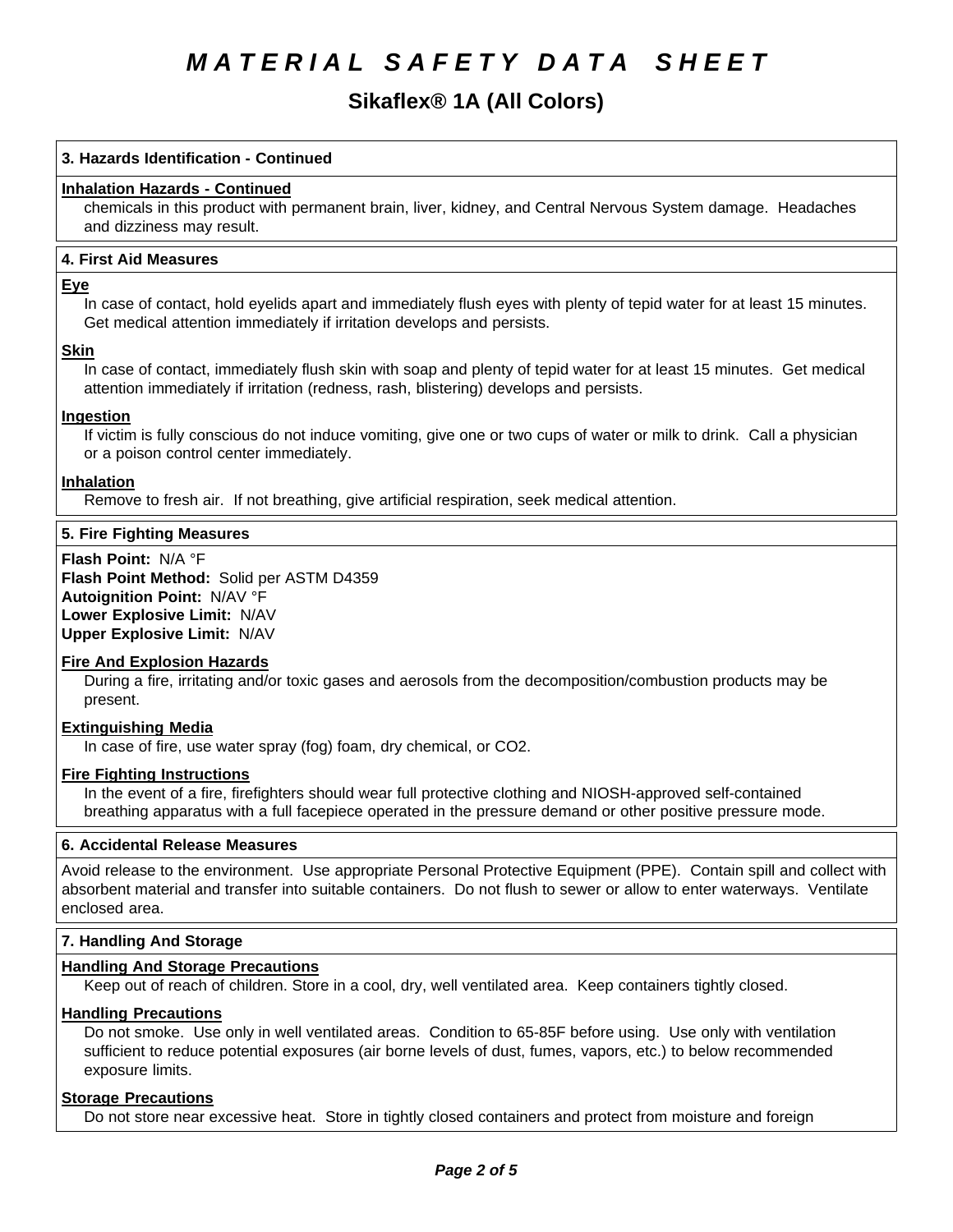# **Sikaflex® 1A (All Colors)**

## **7. Handling And Storage - Continued**

#### **Storage Precautions - Continued**

material. Ideal storage temperature is less than 75F. If maximum storage temperature is exceeded, material may prematurely polymerize without hazard.

# **Work/Hygienic Practices**

Wash thoroughly with soap and water after handling.

#### **8. Exposure Controls/Personal Protection**

#### **Engineering Controls**

Use of a system of local and/or general exhaust is recommended to keep employee below applicable exposure limits. Refer to the current edition of "Industrial Ventilation: A Manual of Recommended Practice" published by the American Conference of Governmental Industrial Hygienists for information on the design, installation, use, and maintenance of exhaust systems.

#### **Eye/Face Protection**

Safety glasses with side shields or goggles.

#### **Skin Protection**

Chemical-resistant gloves. Lab coat or other work clothing to prevent skin exposure (Long sleeve shirt and long pants). Launder before reuse.

### **Respiratory Protection**

A respirator protection program that meets 29 CFR 1910.134 requirement must be followed whenever workplace conditions warrant a respirator's use. In areas where the Permissible Exposure Limits are exceeded, use a properly fitted NIOSH-approved respirator.

#### **Other/General Protection**

Wash thoroughly after handling.

#### **Ingredient(s) - Exposure Limits**

XYLENE (MIXEDISOMERS) ACGIH TLV-STEL 150 ppm ACGIH TLV-TWA100 ppm OSHA PEL-TWA 100 ppm

#### **9. PhysicalAnd Chemical Properties**

#### **Appearance**

Paste (solid) in various colors

#### **Odor**

Aromatic odor

**Chemical Type:** Mixture **Physical State:** Solid **Melting Point:** N/AV°F **Boiling Point:** N/AV°F **Specific Gravity:** 1.4 grams/cm3 **Percent VOCs:** <4% Packing Density: 11.5 - 12.0 pounds /gallon **Vapor Pressure:** N/AV **Vapor Density: > Air Solubility: N/AV Evaporation Rate:** Slower than ether VOC Content: < 40 grams / liter (EPA Method 24)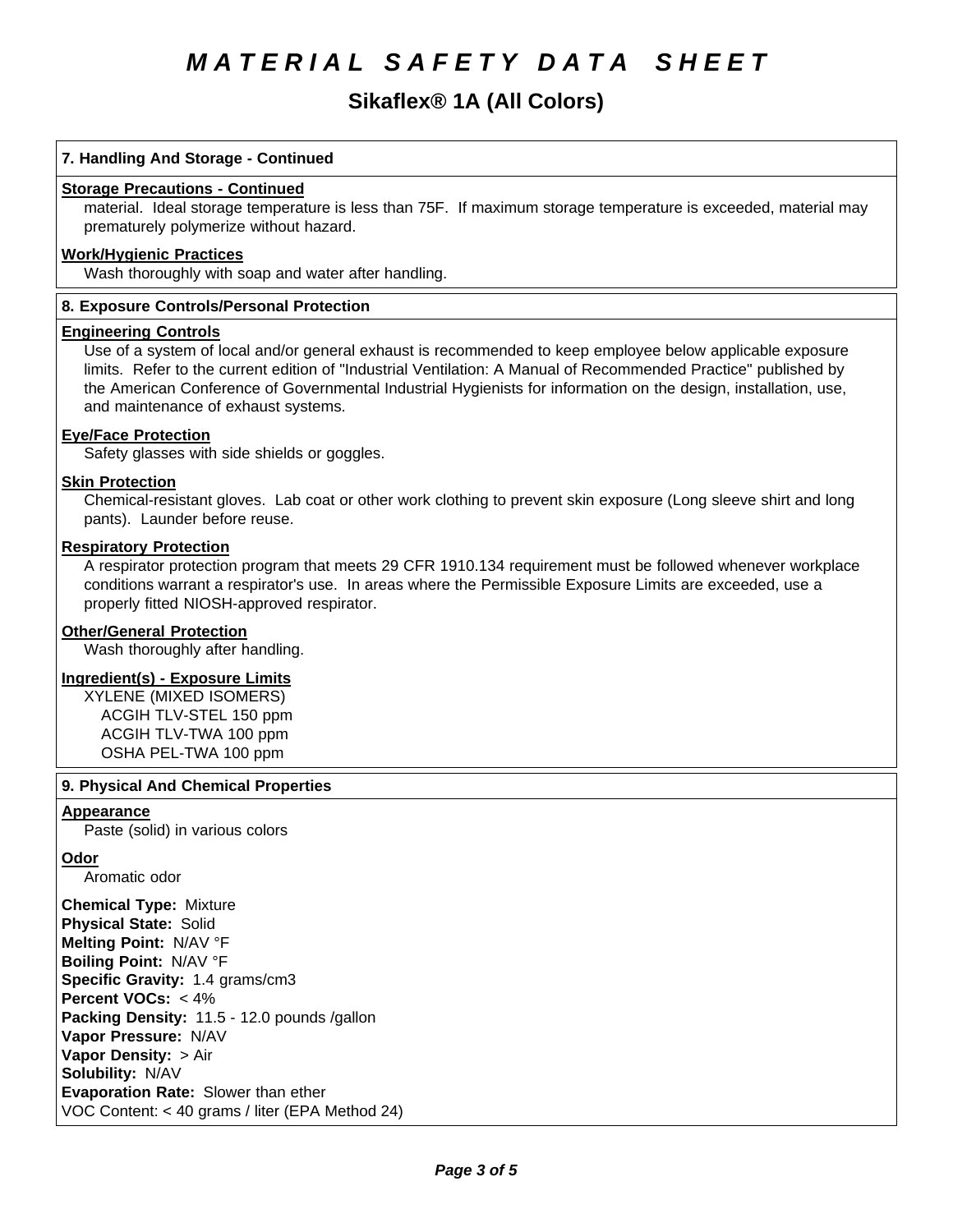# **Sikaflex® 1A (All Colors)**

# **10. Stability And Reactivity**

**Stability: Stable** 

**Hazardous Polymerization: Will not occur** 

# **Conditions To Avoid (Stability)**

Open flame

# **Incompatible Materials**

Water, Alcohol, Amines

#### **Hazardous Decomposition Products**

Carbon Dioxide, Carbon Monoxide, and Oxides of Nitrogen, Smoke, Fumes

# **Conditions To Avoid (Polymerization)**

None known

# **11. Toxicological Information**

# **Conditions Aggravated By Exposure**

Eye disease, skin disorders and allergies, chronic respiratory conditions.

# **12. Ecological Information**

No Data Available...

# **13. Disposal Considerations**

Dispose in accordance with applicable federal, state and local government regulations. Waste generators must determine whether a discarded material is classified as a hazardous waste. USEPA guidelines for the classification determination are listed in 40 CFR Parts 261.3. Additionally, waste generators must consult state and local hazardous waste regulations to ensure complete and accurate classification.

#### **14. Transport Information**

#### **Proper Shipping Name**

Not regulated by the USDOT.

#### **15. Regulatory Information**

#### **U.S. Regulatory Information**

All ingredients of this product are listed or are excluded from listing under the U.S. Toxic Substances Control Act (TSCA) Chemical Substance Inventory.

# **SARA Hazard Classes**

Acute Health Hazard Chronic Health Hazard

# **SARA Title III - Section 313 Supplier Notification**

This product contains the following toxic chemicals that are subject to the reporting requirements of section 313 of the Emergency Planning and Community Right-To-Know Act (EPCRA) of 1986 and of 40 CFR 372.

XYLENE(MIXEDISOMERS)(1330-20-7) <4%

This information must be included on all MSDSs that are copied and distributed for this material.

#### **Ingredient(s) - U.S. Regulatory Information**

XYLENE (MIXEDISOMERS) SARA Title III - Section 313 Form "R"/TRI Reportable Chemical SARA - Acute Health Hazard SARA - Chronic Health Hazard